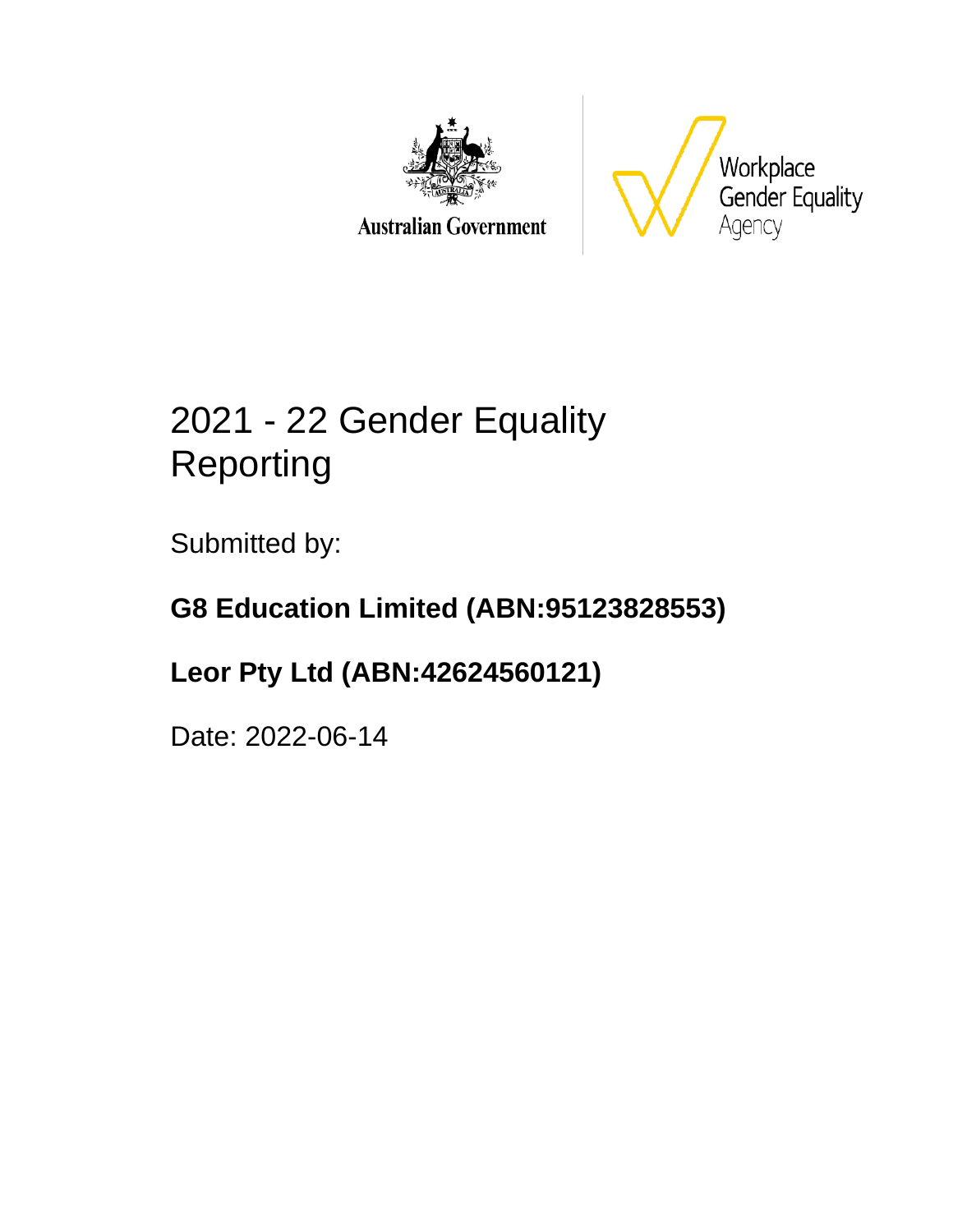## #Workplace overview

### **Policies and strategies**

1: Do you have a formal policy and/or formal strategy in place that specifically supports gender equality in the following areas?

| Recruitment                                                            | Yes (Select all that apply)          |
|------------------------------------------------------------------------|--------------------------------------|
| $$ Yes                                                                 | Policy<br><b>Strategy</b>            |
| Retention                                                              | Yes(Select all that apply)           |
| $$ Yes                                                                 | <b>Strategy</b>                      |
| Performance management processes                                       | Yes(Select all that apply)           |
| $$ Yes                                                                 | Policy                               |
| Promotions                                                             | Yes(Select all that apply)           |
| $$ Yes                                                                 | Policy                               |
| Talent identification/identification of high<br>potentials             | Yes(Select all that apply)           |
| $$ Yes                                                                 | <b>Strategy</b>                      |
| Succession planning                                                    | Yes(Select all that apply)           |
| $$ Yes                                                                 | <b>Strategy</b>                      |
| Training and development                                               | Yes(Select all that apply)           |
| $$ Yes                                                                 | Policy<br><b>Strategy</b>            |
| Key performance indicators for managers<br>relating to gender equality | No(Select all that apply)            |
| $$ No                                                                  | Other (please specify)               |
| Other (please specify)                                                 | 98% female workforce within network. |
|                                                                        |                                      |

2: Do you have formal policy and/or formal strategy in place that support gender equality overall? Yes(Select all that apply)

…Yes Policy

3: Does your organisation have any of the following targets to address gender equality in your workplace?

4: If your organisation would like to provide additional information relating to your gender equality policies and strategies, please do so below.

| <b>Governing bodies</b> |  |  |
|-------------------------|--|--|
|                         |  |  |

G8 Education Limited

|       | 1: Does this organisation have a governing |  |
|-------|--------------------------------------------|--|
| body? |                                            |  |

Yes(Provide further details on the governing body(ies) and its composition)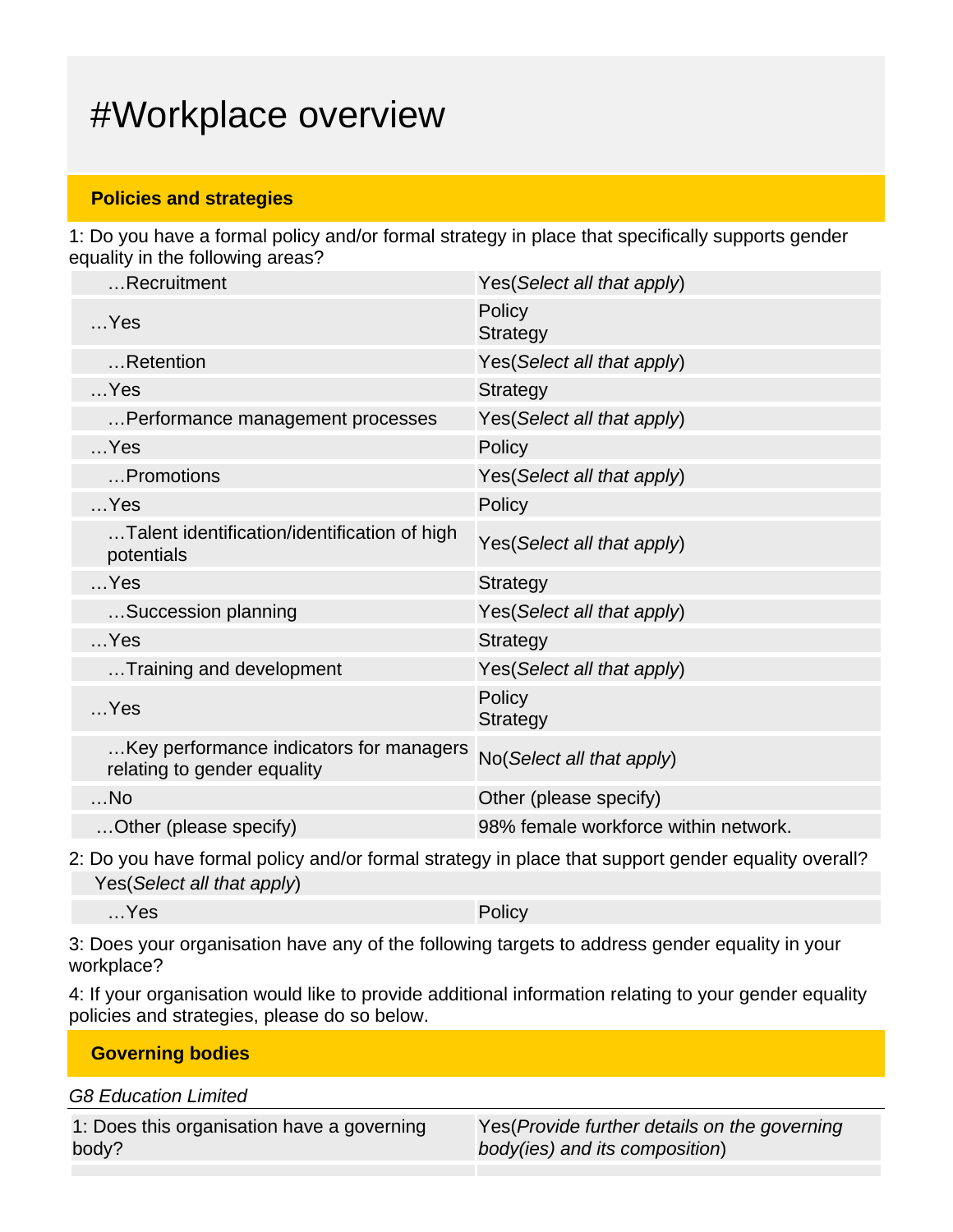| 1.1: What is the name of your governing body?                                                                                     | <b>G8 Education Board of Directors</b>                                          |
|-----------------------------------------------------------------------------------------------------------------------------------|---------------------------------------------------------------------------------|
| 1.2: What type of governing body does this<br>organisation have?                                                                  | <b>Board of directors</b>                                                       |
| 1.3: How many members are on the governing<br>body and who holds the predominant Chair<br>position?                               |                                                                                 |
| Chairs                                                                                                                            |                                                                                 |
| Female                                                                                                                            | $\overline{0}$                                                                  |
| Male                                                                                                                              | 1                                                                               |
| Non-binary                                                                                                                        | $\overline{0}$                                                                  |
| Members                                                                                                                           |                                                                                 |
| Female                                                                                                                            | $\overline{4}$                                                                  |
| Male                                                                                                                              | $\overline{2}$                                                                  |
| Non-binary                                                                                                                        | $\mathbf 0$                                                                     |
| 1.4: Do you have a formal selection policy<br>and/or formal selection strategy for this<br>organisation's governing body members? | Yes (Select all that apply)                                                     |
|                                                                                                                                   | Policy<br><b>Strategy</b>                                                       |
| 1.5: Has a target been set to increase the<br>representation of women on this governing<br>body?                                  | No(Select all that apply)                                                       |
|                                                                                                                                   | Other (provide details)                                                         |
|                                                                                                                                   | Target of at least 50% female representation on<br>the board achieved.          |
| 1.6: Do you have a formal policy and/or formal<br>strategy in place on the gender composition of<br>your governing body?          | Yes(Select all that apply.)                                                     |
|                                                                                                                                   | Policy<br><b>Strategy</b>                                                       |
| Leor Pty Ltd                                                                                                                      |                                                                                 |
| 1: Does this organisation have a governing<br>body?                                                                               | Yes (Provide further details on the governing<br>body(ies) and its composition) |
| 1.1: What is the name of your governing body?                                                                                     | <b>G8 Education Board of Directors</b>                                          |
| 1.2: What type of governing body does this<br>organisation have?                                                                  | <b>Board of directors</b>                                                       |
| 1.3: How many members are on the governing<br>body and who holds the predominant Chair<br>position?                               |                                                                                 |
| Chairs                                                                                                                            |                                                                                 |
| Female                                                                                                                            | $\overline{0}$                                                                  |
| Male                                                                                                                              | 1                                                                               |
| Non-binary                                                                                                                        | $\overline{0}$                                                                  |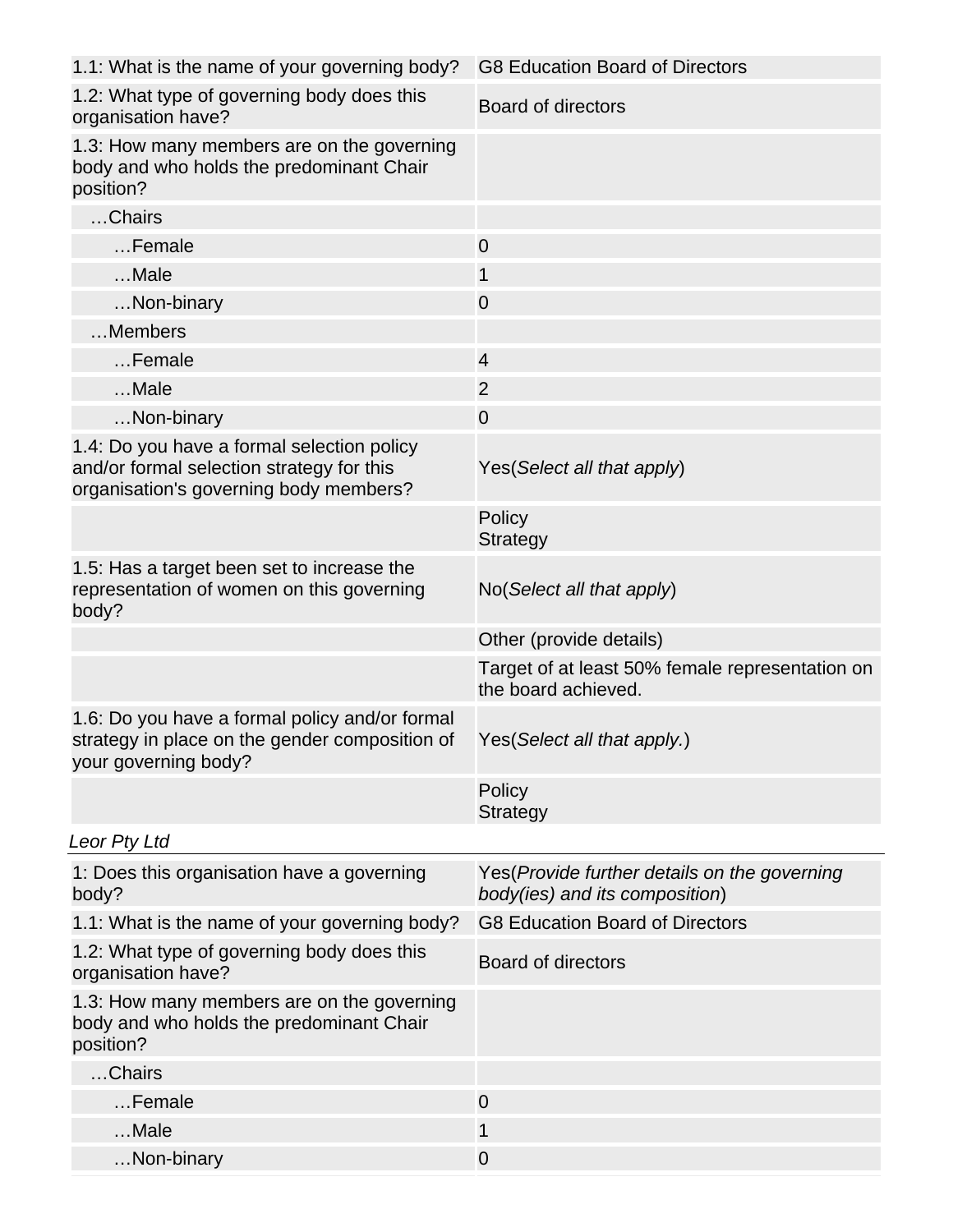| Members                                                                                                                           |                                                                        |
|-----------------------------------------------------------------------------------------------------------------------------------|------------------------------------------------------------------------|
| Female                                                                                                                            | $\overline{4}$                                                         |
| $$ Male                                                                                                                           | 2                                                                      |
| Non-binary                                                                                                                        | $\overline{0}$                                                         |
| 1.4: Do you have a formal selection policy<br>and/or formal selection strategy for this<br>organisation's governing body members? | Yes (Select all that apply)                                            |
|                                                                                                                                   | Policy<br><b>Strategy</b>                                              |
| 1.5: Has a target been set to increase the<br>representation of women on this governing<br>body?                                  | No(Select all that apply)                                              |
|                                                                                                                                   | Other (provide details)                                                |
|                                                                                                                                   | Target of at least 50% female representation on<br>the board achieved. |
| 1.6: Do you have a formal policy and/or formal<br>strategy in place on the gender composition of<br>your governing body?          | Yes (Select all that apply.)                                           |
|                                                                                                                                   | Policy<br><b>Strategy</b>                                              |

2: If your organisation would like to provide additional information relating to governing bodies and gender equality in your workplace, do so below.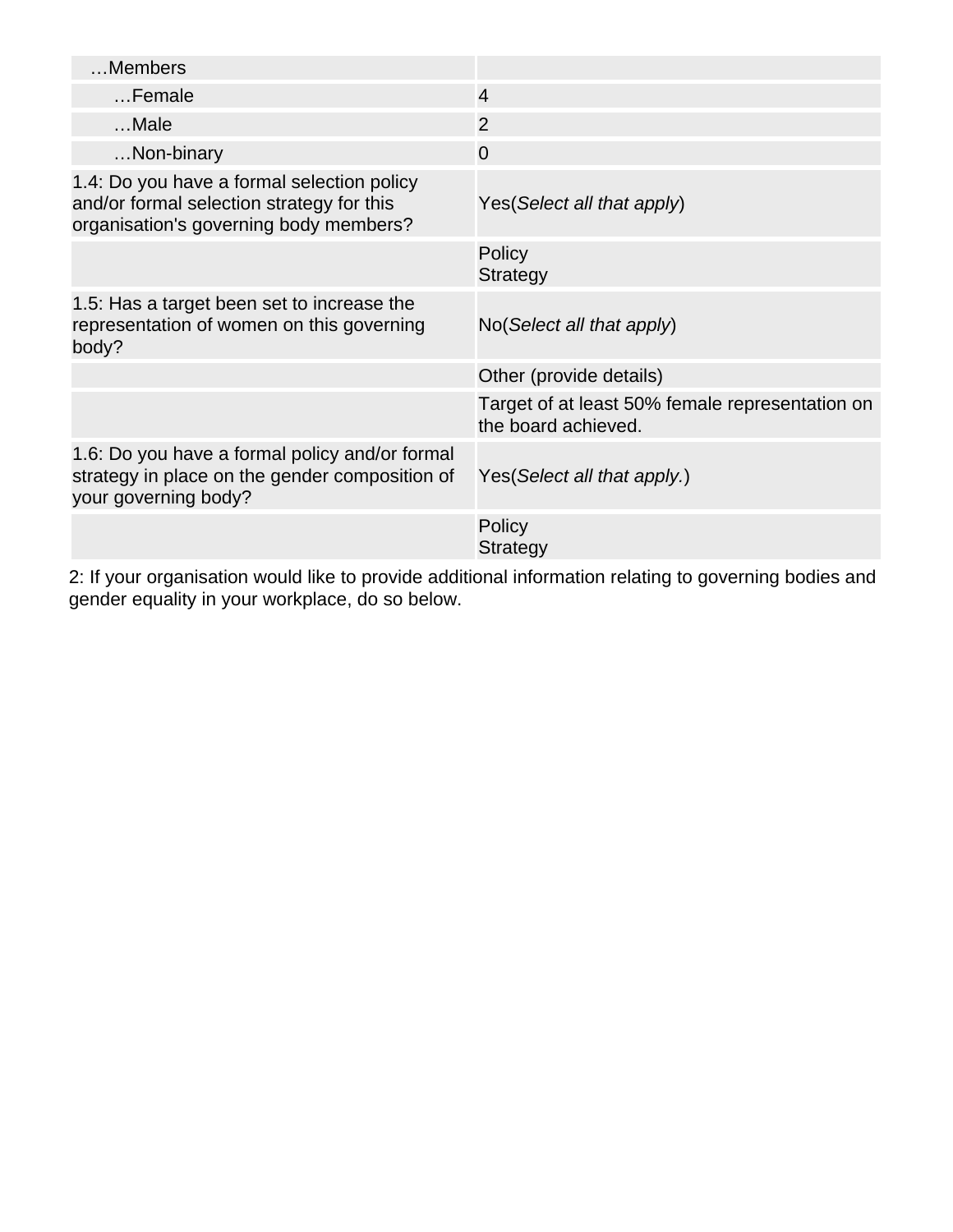## #Action on gender equality

### **Gender pay gaps**

1: Do you have a formal policy and/or formal strategy on remuneration generally? Yes(Select all that apply)

| $$ Yes                                                                                                                          | Policy<br>Strategy                                                                                                                                                                                                                     |
|---------------------------------------------------------------------------------------------------------------------------------|----------------------------------------------------------------------------------------------------------------------------------------------------------------------------------------------------------------------------------------|
| 1.1: Are specific pay equity objectives<br>included in your formal policy and/or formal Yes(Select all that apply)<br>strategy? |                                                                                                                                                                                                                                        |
| Yes                                                                                                                             | To achieve gender pay equity<br>To ensure no gender bias occurs at any point in<br>the remuneration review process (for example at<br>commencement, at annual salary reviews,<br>out-of-cycle pay reviews, and performance<br>reviews) |

2: What was the snapshot date used for your Workplace Profile?

#### 31-Mar-2022

#### **Employer action on pay equity**

1: Have you analysed your payroll to determine if there are any remuneration gaps between women and men (e.g. conducted a gender pay gap analysis)?

Yes(Provide further details on the most recent gender remuneration gap analysis that was undertaken.)

| 1.1: When was the most recent gender<br>remuneration gap analysis undertaken?          | Within the last 12 months                                                                                                         |
|----------------------------------------------------------------------------------------|-----------------------------------------------------------------------------------------------------------------------------------|
| 1.2: Did you take any actions as a result of<br>your gender remuneration gap analysis? | Yes (Select all that apply)                                                                                                       |
| 1.2: Did you take any actions as a result of your<br>gender remuneration gap analysis? | Reported pay equity metrics (including gender<br>pay gaps) to the governing body<br>Reported pay equity metrics (including gender |
| Yes                                                                                    | pay gaps) to the executive<br>Created a pay equity strategy or action plan                                                        |

3: If your organisation would like to provide additional information relating to employer action on pay equity in your workplace, please do so below.

#### **Employee consultation**

1: Have you consulted with employees on issues concerning gender equality in your workplace during the reporting period?

Yes(Provide further details on the employee consultation process.)

1.1: How did you consult employees? Consultative committee or group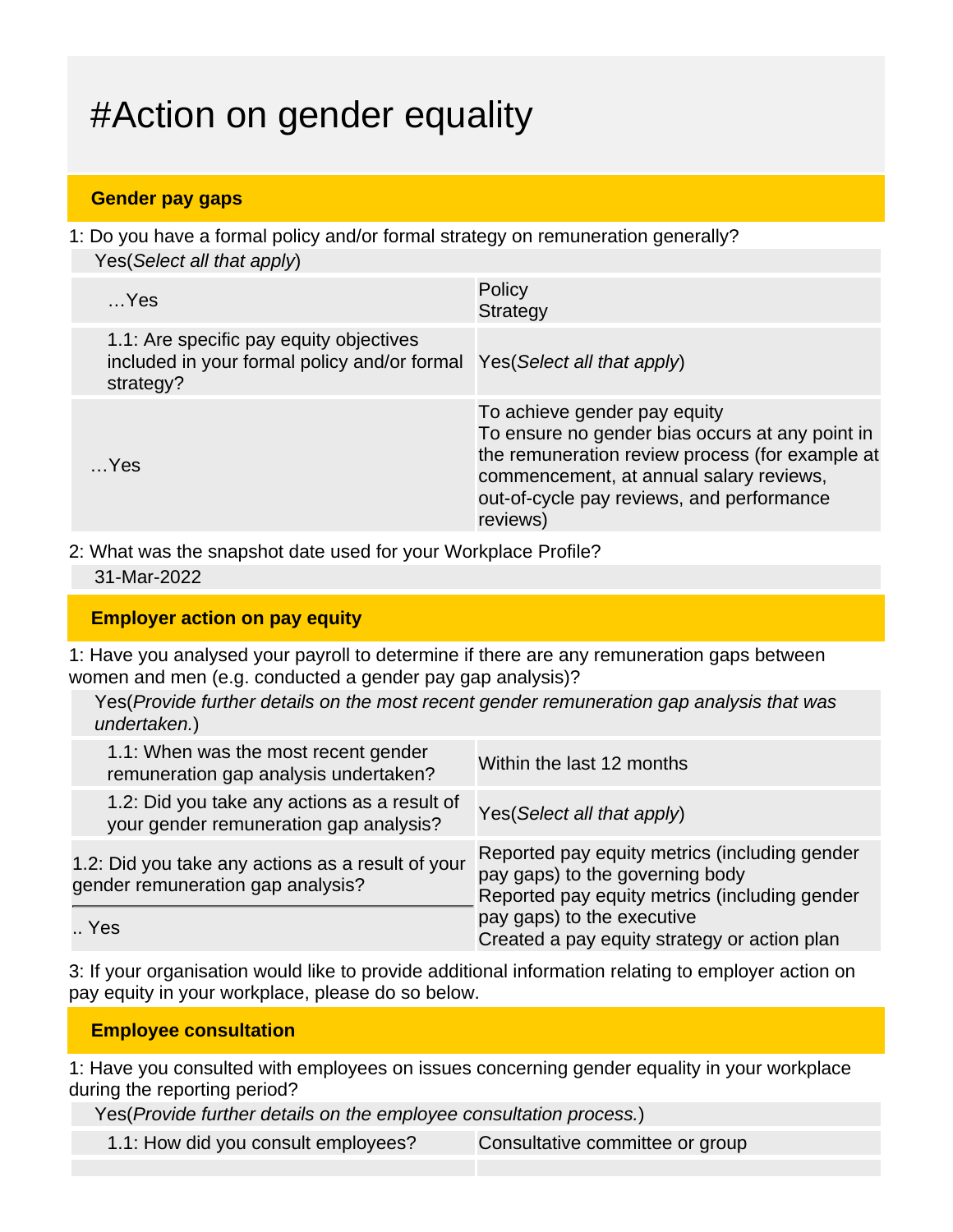| 1.2: Who did you consult? | Human resources managers<br>Management<br>Diversity committee or equivalent |
|---------------------------|-----------------------------------------------------------------------------|
|                           |                                                                             |

2: Do you have a formal policy and/or formal strategy in place on consulting employees about gender equality?

Yes(Select all that apply.)

…Yes Policy Policy Product in the Policy Policy Product in the Policy Product in the Policy Product in the Policy Product in the Policy Product in the Policy Product in the Policy Product in the Policy Product in the Polic **Strategy** 

- 3: On what date did your organisation share your previous year's public reports with employees? 9-Aug-2021
- 4: Does your organisation have shareholders?

Yes

4.1: On what date did your organisation share your previous year's public reports with shareholders? 9-Aug-2021

5: Have you shared previous Executive Summary and Benchmark reports with the governing body?

Yes

6: If your organisation would like to provide additional information relating to employee consultation on gender equality in your workplace, please do so below.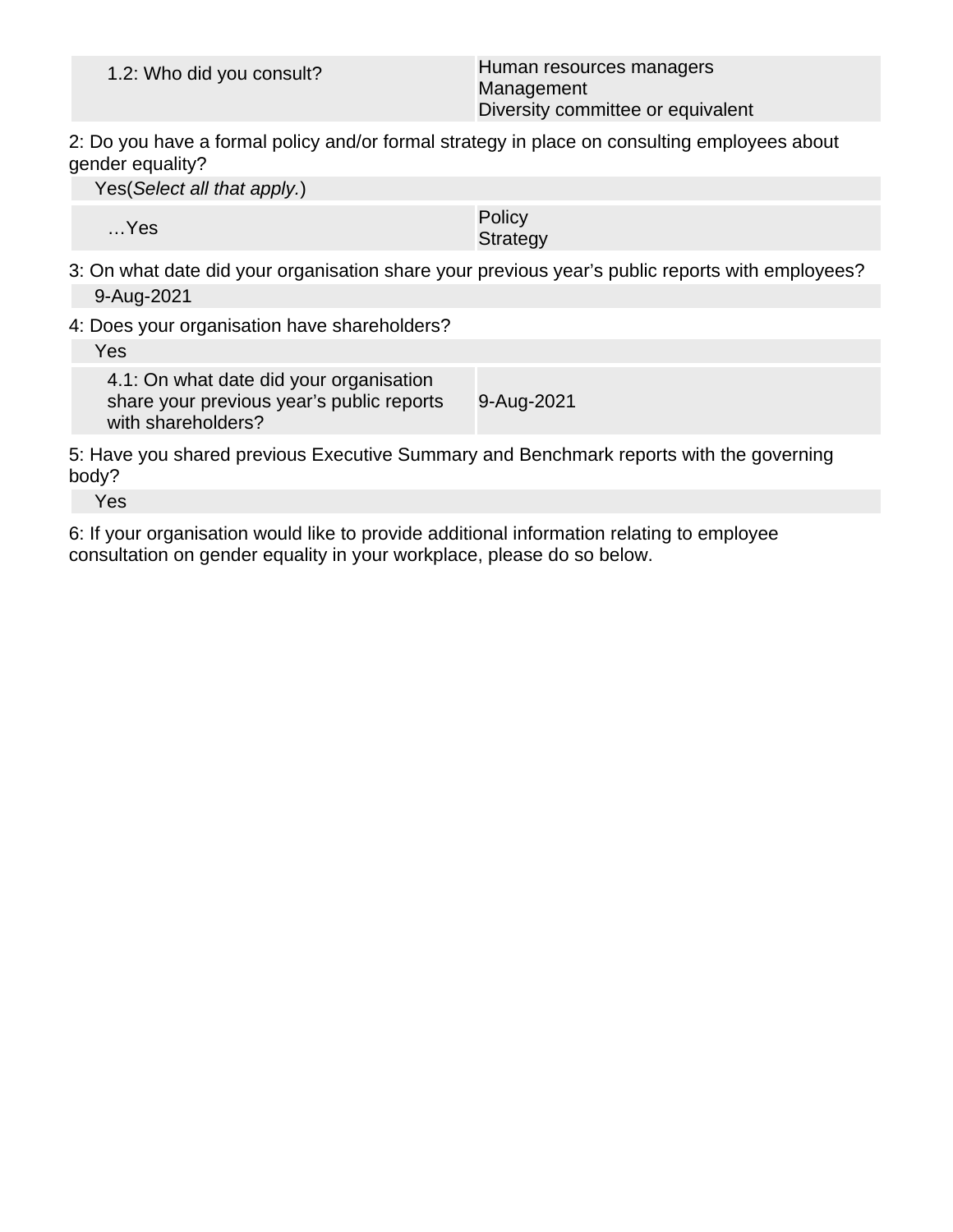## #Flexible work

### **Flexible working**

1: Do you have a formal policy and/or formal strategy on flexible working arrangements? Yes(Select all that apply)

| $$ Yes                                                                                                           | Policy<br><b>Strategy</b> |
|------------------------------------------------------------------------------------------------------------------|---------------------------|
| A business case for flexibility has been<br>established and endorsed at the leadership<br>level                  | Yes                       |
| Leaders are visible role models of flexible<br>working                                                           | Yes                       |
| Flexible working is promoted throughout<br>the organisation                                                      | Yes                       |
| Targets have been set for engagement in<br>flexible work                                                         | Yes                       |
| Targets have been set for men's<br>engagement in flexible work                                                   | Yes                       |
| Leaders are held accountable for improving Yes<br>workplace flexibility                                          |                           |
| Manager training on flexible working is<br>provided throughout the organisation                                  | Yes                       |
| Employee training is provided throughout<br>the organisation                                                     | Yes                       |
| Team-based training is provided<br>throughout the organisation                                                   | Yes                       |
| Employees are surveyed on whether they<br>have sufficient flexibility                                            | Yes                       |
| The organisation's approach to flexibility is<br>integrated into client conversations                            | No(Select all that apply) |
| $$ No                                                                                                            | Other (provide details)   |
| Other (provide details)                                                                                          | Not applicable.           |
| The impact of flexibility is evaluated (e.g.<br>reduced absenteeism, increased employee<br>engagement)           | Yes                       |
| Metrics on the use of, and/or the impact of,<br>flexibility measures are reported to key<br>management personnel | Yes                       |
| Metrics on the use of, and/or the impact of,<br>flexibility measures are reported to the<br>governing body       | Yes                       |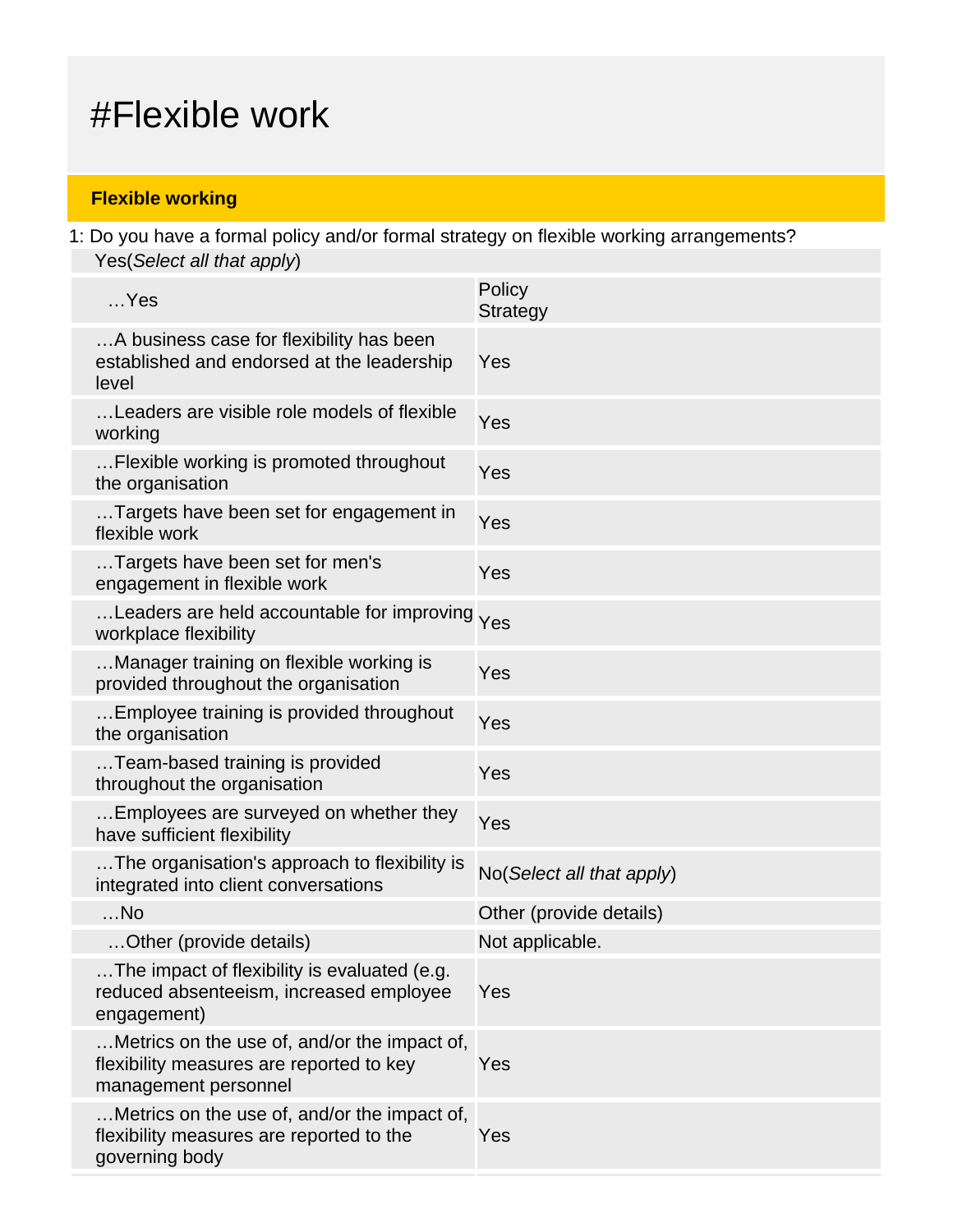| Other (provide details)                                                                      | <b>No</b>                                                      |  |
|----------------------------------------------------------------------------------------------|----------------------------------------------------------------|--|
| 2: Do you offer any of the following flexible working options to MANAGERS in your workplace? |                                                                |  |
| Flexible hours of work                                                                       | Yes(Select one option only)                                    |  |
| $$ Yes                                                                                       | SAME options for women and men(Select all<br>that apply)       |  |
| SAME options for women and men                                                               | Formal options are available<br>Informal options are available |  |
| Compressed working weeks                                                                     | Yes(Select one option only)                                    |  |
| $$ Yes                                                                                       | SAME options for women and men(Select all<br>that apply)       |  |
| SAME options for women and men                                                               | Formal options are available<br>Informal options are available |  |
| Time-in-lieu                                                                                 | Yes(Select one option only)                                    |  |
| $$ Yes                                                                                       | SAME options for women and men(Select all<br>that apply)       |  |
| SAME options for women and men                                                               | Formal options are available<br>Informal options are available |  |
| Telecommuting (e.g. working from home)                                                       | Yes(Select one option only)                                    |  |
| $$ Yes                                                                                       | SAME options for women and men(Select all<br>that apply)       |  |
| SAME options for women and men                                                               | Formal options are available<br>Informal options are available |  |
| Part-time work                                                                               | Yes(Select one option only)                                    |  |
| $$ Yes                                                                                       | SAME options for women and men(Select all<br>that apply)       |  |
| SAME options for women and men                                                               | Formal options are available                                   |  |
| .Job sharing                                                                                 | Yes(Select one option only)                                    |  |
| $$ Yes                                                                                       | SAME options for women and men(Select all<br>that apply)       |  |
| SAME options for women and men                                                               | Formal options are available                                   |  |
| Carer's leave                                                                                | Yes(Select one option only)                                    |  |
| $$ Yes                                                                                       | SAME options for women and men(Select all<br>that apply)       |  |
| SAME options for women and men                                                               | Formal options are available                                   |  |
| Purchased leave                                                                              | Yes(Select one option only)                                    |  |
| $$ Yes                                                                                       | SAME options for women and men(Select all<br>that apply)       |  |
| SAME options for women and men                                                               | Formal options are available                                   |  |
| Unpaid leave                                                                                 | Yes(Select one option only)                                    |  |
| $$ Yes                                                                                       | SAME options for women and men(Select all<br>that apply)       |  |
| SAME options for women and men                                                               | Formal options are available                                   |  |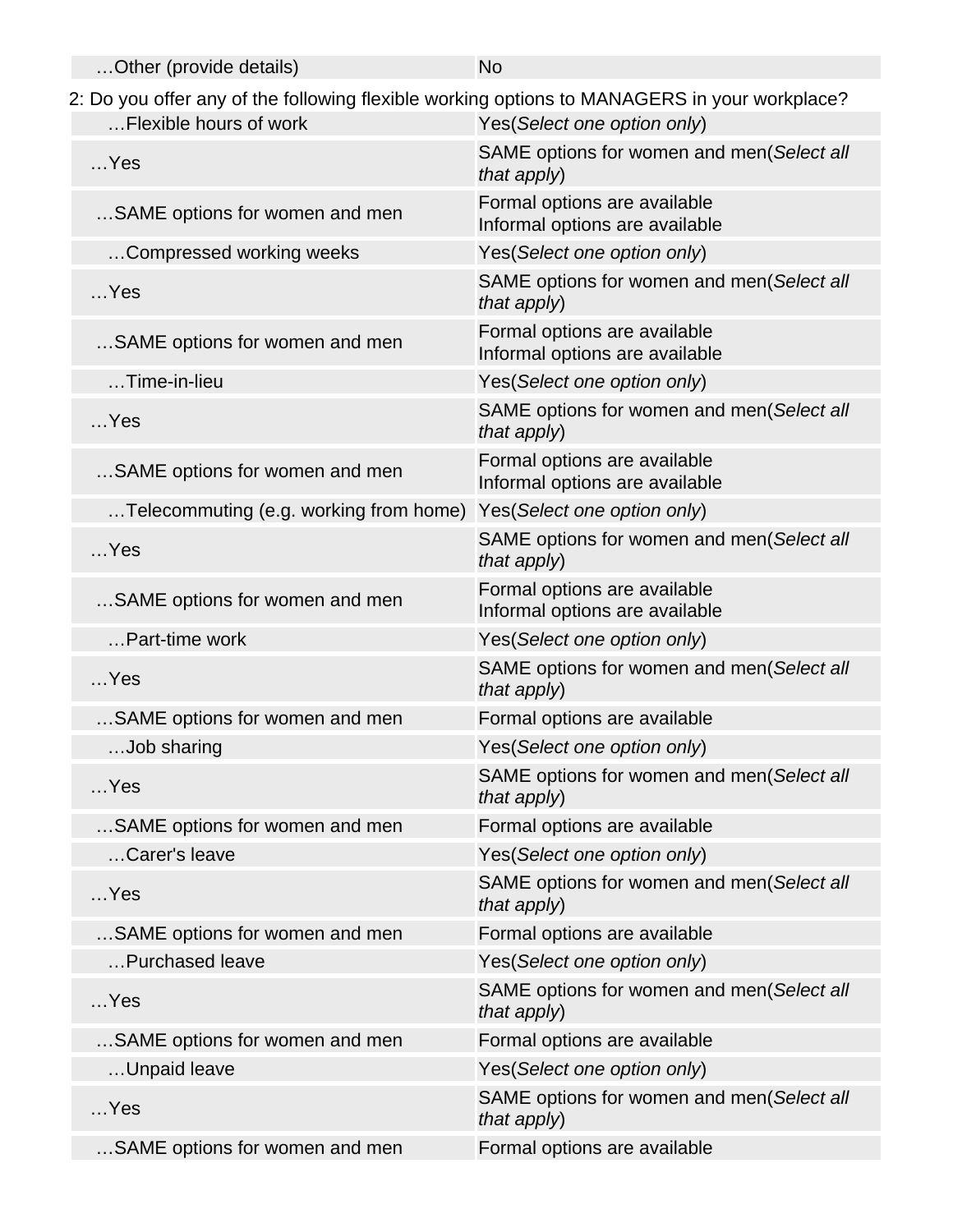3: Are your flexible working arrangement options for NON-MANAGERS the same as the options for managers above?

Yes

4: Has your organisation implemented an 'all roles flex' approach to flexible work?

5: Did you see an increase, overall, in the approval of FORMAL flexible working arrangements for your workforce during the 2021-22 reporting period?

Yes, for both women and men

6: If your workplace includes hybrid teams (i.e. some employees in a team work remotely while other employees in a team work at the organisation's usual workplace), have any of the following measures been utilised to ensure the fair treatment of all employees regardless of work location?

7: If your organisation would like to provide additional information relating to flexible working and gender equality in your workplace, including specific changes due to the impact of the COVID-19 pandemic on your workplace, please do so below.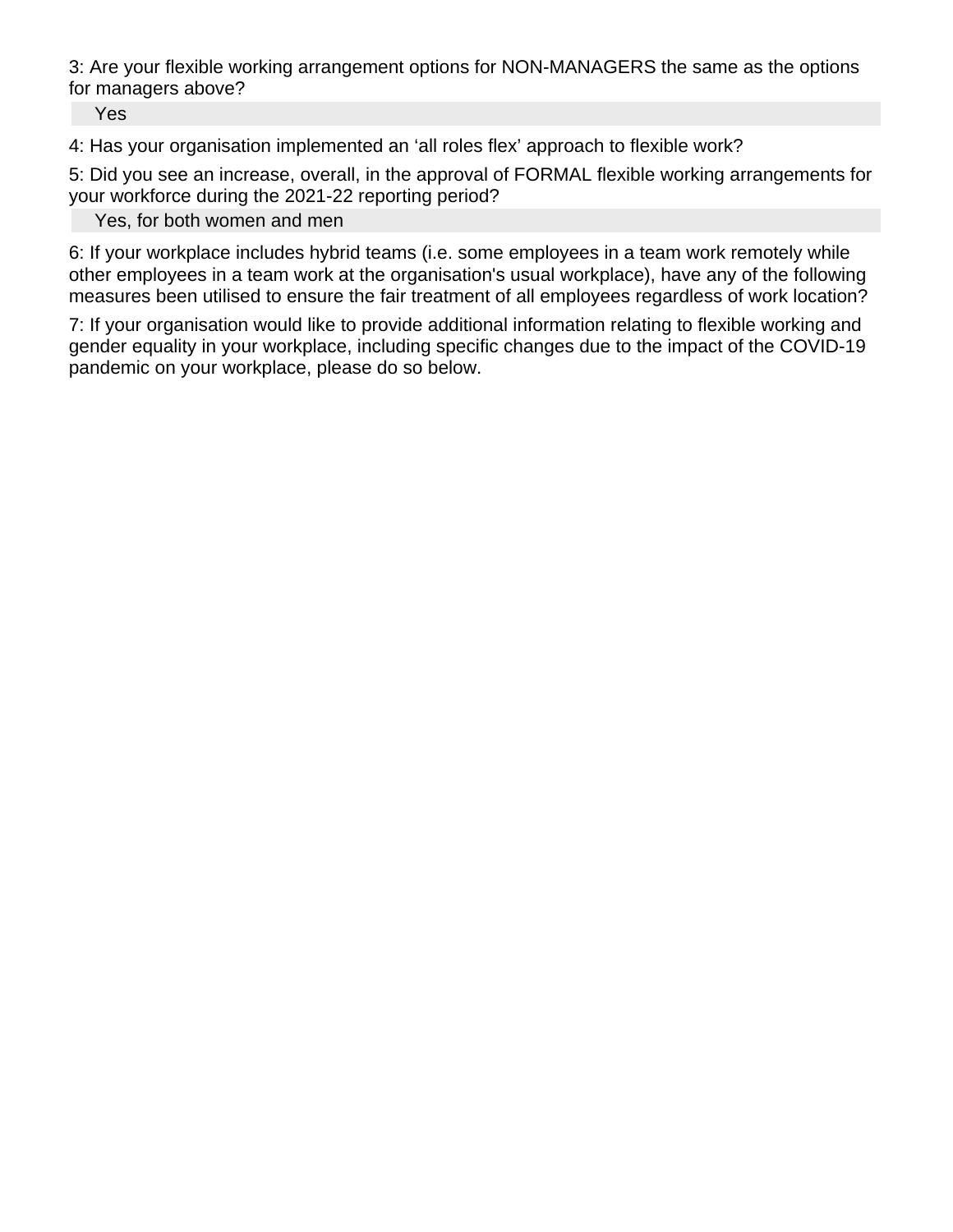## #Employee support

#### **Paid parental leave**

1: Do you provide employer funded paid parental leave regardless of carer's status (i.e. primary/secondary) in addition to any government funded parental leave scheme?

No, we do not offer employer funded parental leave

2: If your organisation would like to provide additional information relating to paid parental leave and gender equality in your workplace, please do so below.

#### **Support for carers**

1: Do you have a formal policy and/or formal strategy to support employees with family or caring responsibilities?

Yes(Select all that apply)

…Yes Policy

2: Do you offer any of the following support mechanisms for employees with family or caring responsibilities?

| Employer subsidised childcare                                                                    | Yes (Please indicate the availability of this<br>support mechanism.)                       |
|--------------------------------------------------------------------------------------------------|--------------------------------------------------------------------------------------------|
| $$ Yes                                                                                           | Available at ALL worksites                                                                 |
| On-site childcare                                                                                | Yes(Please indicate the availability of this<br>support mechanism.)                        |
| $$ Yes                                                                                           | Available at ALL worksites                                                                 |
| Breastfeeding facilities                                                                         | Yes(Please indicate the availability of this<br>support mechanism.)                        |
| $$ Yes                                                                                           | Available at ALL worksites                                                                 |
| Childcare referral services                                                                      | No(You may specify why the above support<br>mechanism is not available to your employees.) |
| $$ No                                                                                            | Other (provide details)                                                                    |
| Other (provide details)                                                                          | G8 Education Ltd is a childcare provider and<br>can offer childcare at our services.       |
| Internal support networks for parents                                                            | Yes(Please indicate the availability of this<br>support mechanism.)                        |
| $$ Yes                                                                                           | Available at ALL worksites                                                                 |
| Return to work bonus (only select if this<br>bonus is not the balance of paid parental<br>leave) | No(You may specify why the above support<br>mechanism is not available to your employees.) |
| $$ No                                                                                            | Other (provide details)                                                                    |
| Other (provide details)                                                                          | Other benefits provided                                                                    |
| Information packs for new parents and/or<br>those with elder care responsibilities               | Yes(Please indicate the availability of this<br>support mechanism.)                        |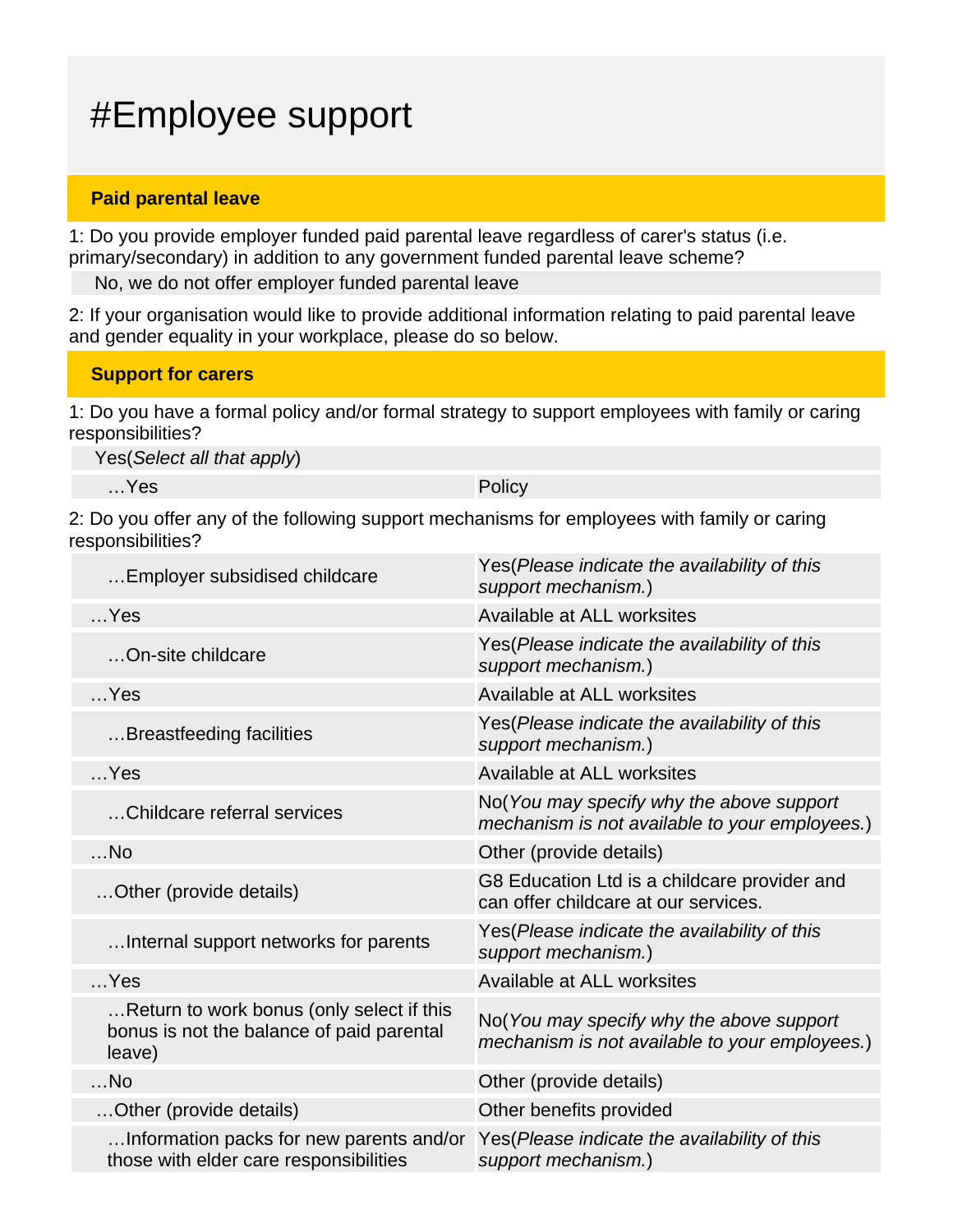| Available at ALL worksites                                                                                        |
|-------------------------------------------------------------------------------------------------------------------|
| No(You may specify why the above support<br>mechanism is not available to your employees.)                        |
| Other (provide details)                                                                                           |
| Not applicable, as G8 Education are a childcare<br>provider.                                                      |
| Yes (Please indicate the availability of this<br>support mechanism.)                                              |
| Available at ALL worksites                                                                                        |
| Yes(Please indicate the availability of this<br>support mechanism.)                                               |
| Available at ALL worksites                                                                                        |
| No(You may specify why the above support<br>mechanism is not available to your employees.)                        |
| Other (provide details)                                                                                           |
| Other benefits offered                                                                                            |
| No(You may specify why the above support<br>mechanism is not available to your employees.)                        |
| Other (provide details)                                                                                           |
| G8 Education had a previous initiative for<br>workshops but this was not widely used due to<br>knowledge of team. |
| No(You may specify why the above support<br>mechanism is not available to your employees.)                        |
| Other (provide details)                                                                                           |
| G8 Education had a previous initiative for<br>workshops but this was not widely used<br>knowledge of team.        |
| <b>No</b>                                                                                                         |
|                                                                                                                   |

3: If your organisation would like to provide additional information relating to support for carers in your workplace, please do so below.

### **Sex-based harassment and discrimination**

1: Do you have a formal policy and/or formal strategy on sex-based harassment and discrimination prevention?

Yes(Select all that apply)

| $$ Yes                                                                                                                                            | Policy |
|---------------------------------------------------------------------------------------------------------------------------------------------------|--------|
| 1.1: Do you provide a grievance process in<br>any sex-based harasssment and<br>discrimination prevention formal policy<br>and/or formal strategy? | Yes    |

2: Do you provide training on sex-based harassment and discrimination prevention to the following groups?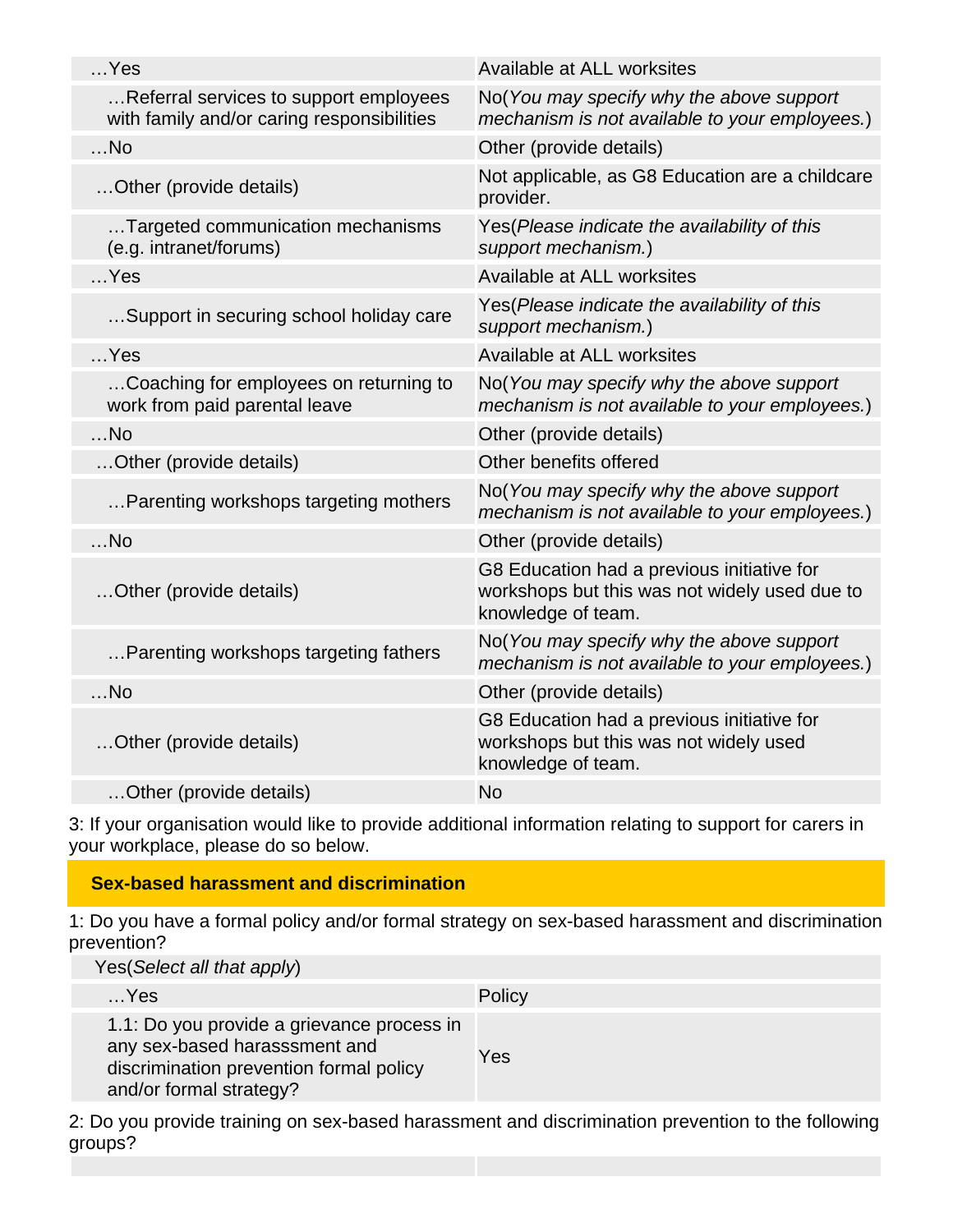| All managers   | Yes (Please indicate how often is this training<br>provided (select all that apply):) |
|----------------|---------------------------------------------------------------------------------------|
| $$ Yes         | At least annually                                                                     |
| All employees  | Yes (Please indicate how often is this training<br>provided (select all that apply):) |
| $\mathsf{Yes}$ | At induction                                                                          |

3: If your organisation would like to provide additional information relating to sex-based harassment and discrimination, please do so below.

### **Family or domestic violence**

1: Do you have a formal policy and/or formal strategy to support employees who are experiencing family or domestic violence?

Yes(Select all that apply)

…Yes Policy

2: Other than a formal policy and/or formal strategy, do you have the following support mechanisms in place to support employees who are experiencing family or domestic violence?

| Employee assistance program (including<br>access to psychologist, chaplain or<br>counsellor)      | Yes                                                                                                           |
|---------------------------------------------------------------------------------------------------|---------------------------------------------------------------------------------------------------------------|
| Training of key personnel                                                                         | Yes                                                                                                           |
| A domestic violence clause is in an<br>enterprise agreement or workplace<br>agreement             | Yes                                                                                                           |
| Workplace safety planning                                                                         | Yes                                                                                                           |
| Access to paid domestic violence leave<br>(contained in an enterprise/workplace<br>agreement)     | No(Select all that apply)                                                                                     |
| $$ No                                                                                             | Other (provide details)                                                                                       |
| Other (provide details)                                                                           | The majority of our team are covered by an<br>Award and can access Carer's Leave for<br>accruals if required. |
| Access to unpaid domestic violence leave<br>(contained in an enterprise/workplace<br>agreement)   | Yes(Is the leave period unlimited?)                                                                           |
| Access to paid domestic violence leave<br>(not contained in an enterprise/workplace<br>agreement) | No(Select all that apply)                                                                                     |
| $$ No                                                                                             | Other (provide details)                                                                                       |
| Other (provide details)                                                                           | The majority of our team are covered by an<br>Award and can access Carer's Leave for<br>accruals if required. |
| Access to unpaid leave                                                                            | Yes(Is the leave period unlimited?)                                                                           |
| Confidentiality of matters disclosed                                                              | Yes                                                                                                           |
|                                                                                                   |                                                                                                               |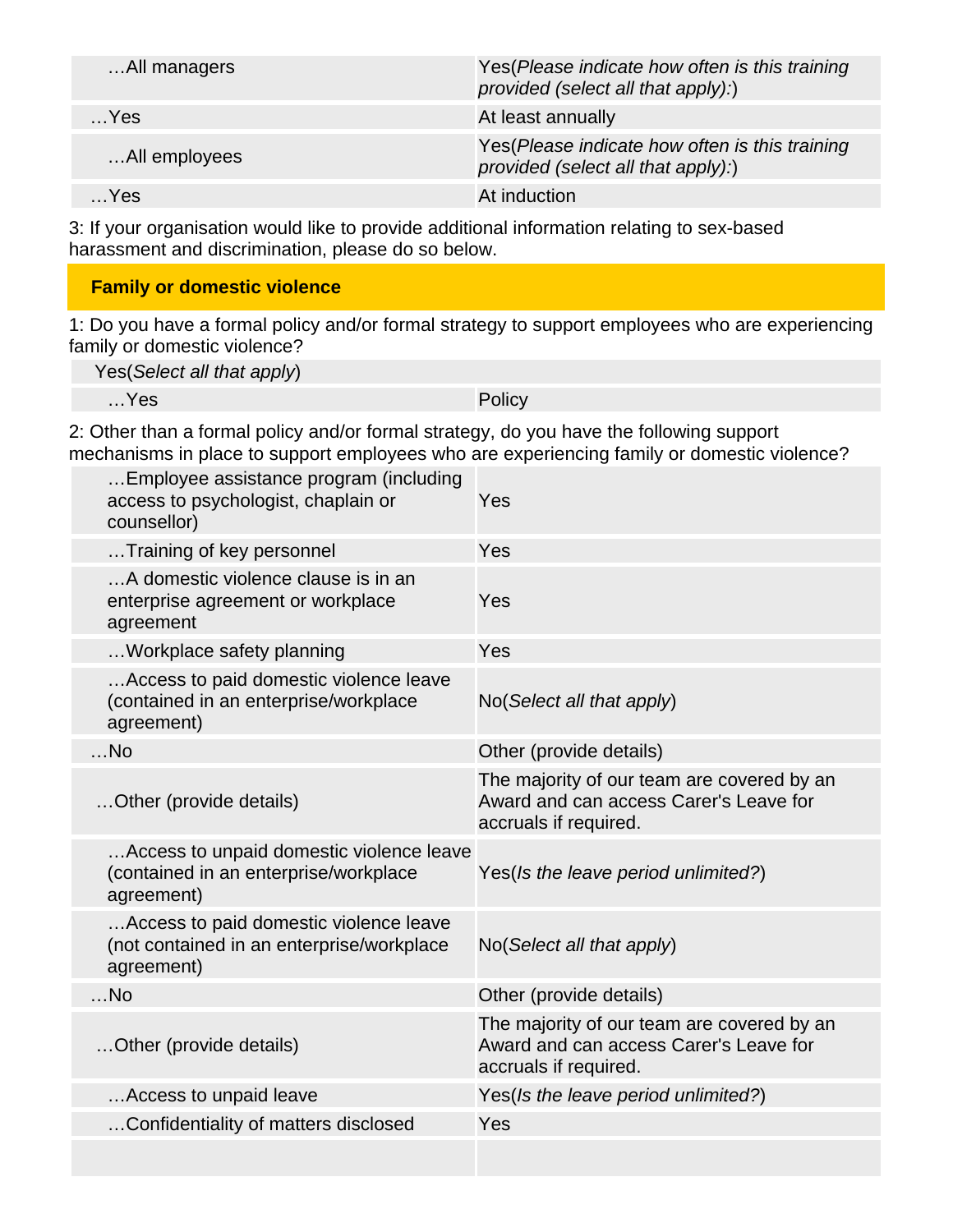| Referral of employees to appropriate<br>domestic violence support services for<br>expert advice         | Yes       |
|---------------------------------------------------------------------------------------------------------|-----------|
| Protection from any adverse action or<br>discrimination based on the disclosure of<br>domestic violence | Yes       |
| Flexible working arrangements                                                                           | Yes       |
| Provision of financial support (e.g.<br>advance bonus payment or advanced pay)                          | Yes       |
| Offer change of office location                                                                         | Yes       |
| Emergency accommodation assistance                                                                      | Yes       |
| Access to medical services (e.g. doctor or<br>nurse)                                                    | Yes       |
| Other (provide details)                                                                                 | <b>No</b> |

3: If your organisation would like to provide additional information relating to family and domestic violence affecting your workplace, please do so below.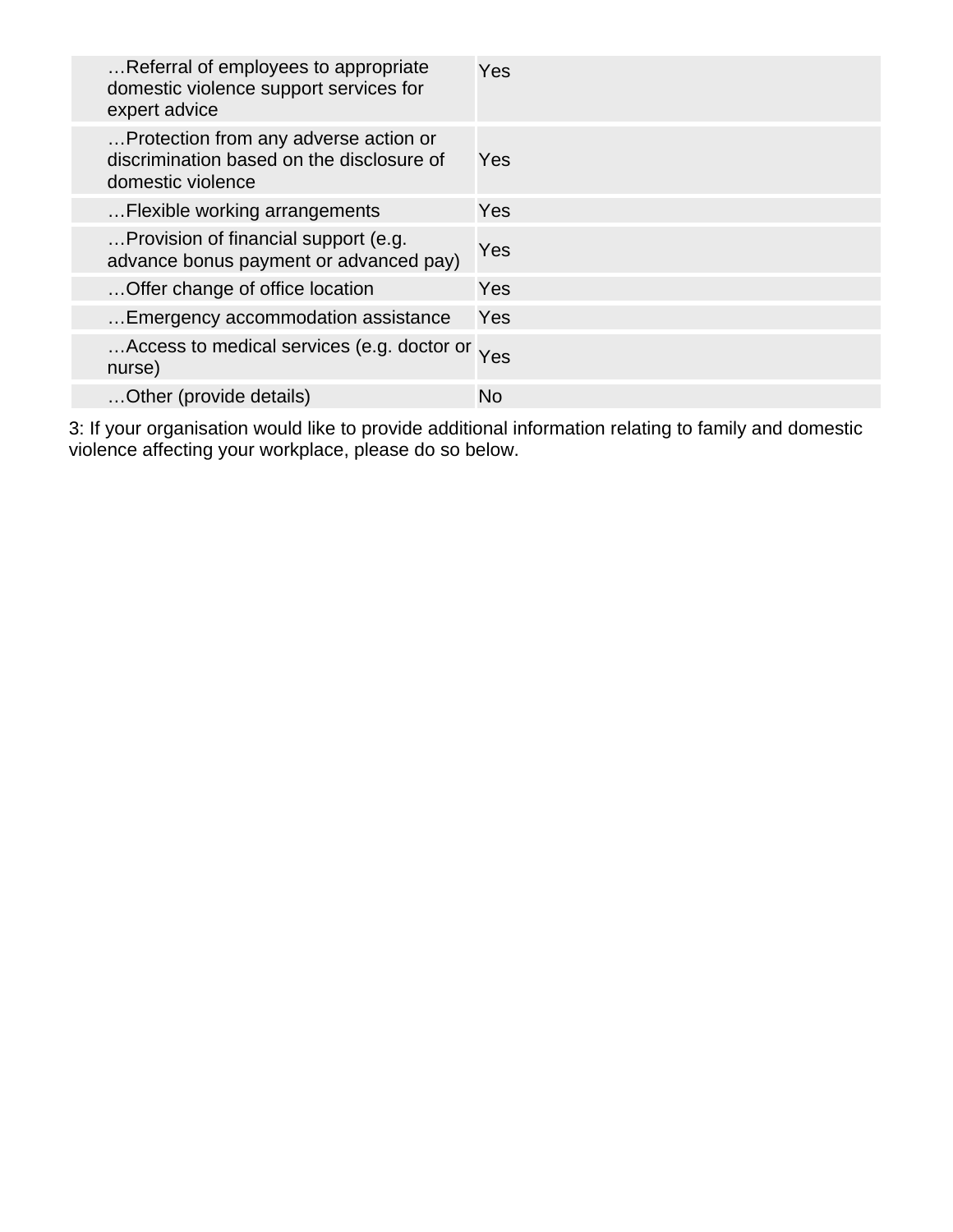### Workforce Management Statistics Table

Industry: Social Assistance Services

| Question                                             | Contract<br>Type | <b>Employment Type</b>                  | <b>Manager Category</b>                 | Female         | Male                     | Total*       |
|------------------------------------------------------|------------------|-----------------------------------------|-----------------------------------------|----------------|--------------------------|--------------|
| 1. How many employees                                | Full-time        | Permanent                               | CEO, KMPs, and HOBs                     | 3              | 0                        | 3            |
| were promoted?                                       |                  |                                         | Managers                                | 72             | 5                        | 77           |
|                                                      |                  |                                         | Non-managers                            | 772            | 19                       | 791          |
|                                                      |                  |                                         | Fixed-Term Contract CEO, KMPs, and HOBs | $\mathbf{0}$   | $\mathbf 0$              | $\mathbf{0}$ |
|                                                      |                  |                                         | <b>Managers</b>                         | 18             | $\mathbf{1}$             | 19           |
|                                                      |                  |                                         | Non-managers                            | 38             | $\mathbf{0}$             | 38           |
|                                                      | Part-time        | Permanent                               | CEO, KMPs, and HOBs                     | $\mathbf 0$    | 0                        | 0            |
|                                                      |                  |                                         | Managers                                | 5              | 0                        | 5            |
|                                                      |                  |                                         | Non-managers                            | 333            | 3                        | 336          |
|                                                      |                  |                                         | Fixed-Term Contract CEO, KMPs, and HOBs | $\mathbf{0}$   | $\mathbf{0}$             | $\mathbf{0}$ |
|                                                      |                  |                                         | <b>Managers</b>                         | $\mathbf{0}$   | $\mathbf{0}$             | $\mathbf{0}$ |
|                                                      |                  |                                         | Non-managers                            | 18             | $\mathbf{0}$             | 18           |
|                                                      | N/A              | Casual                                  | CEO, KMPs, and HOBs                     | 0              | 0                        | 0            |
|                                                      |                  |                                         | Managers                                | $\mathbf 0$    | 0                        | $\pmb{0}$    |
|                                                      |                  |                                         | Non-managers                            | 214            | 8                        | 222          |
| 2. How many employees                                | Full-time        | Permanent                               | CEO, KMPs, and HOBs                     | $\mathbf{0}$   | $\mathbf{0}$             | $\mathbf{0}$ |
| (including partners with an                          |                  |                                         | <b>Managers</b>                         | 54             | $\overline{\mathbf{4}}$  | 58           |
| employment contract) were<br>internally appointed?   |                  |                                         | Non-managers                            | 228            | 13                       | 241          |
|                                                      |                  |                                         | Fixed-Term Contract CEO, KMPs, and HOBs | 0              | 0                        | $\mathbf 0$  |
|                                                      |                  |                                         | Managers                                | 11             | 0                        | 11           |
|                                                      |                  |                                         | Non-managers                            | 12             | 4                        | 16           |
|                                                      | Part-time        | Permanent                               | CEO, KMPs, and HOBs                     | $\mathbf{0}$   | $\mathbf{0}$             | $\mathbf{0}$ |
|                                                      |                  |                                         | <b>Managers</b>                         | 5              | $\mathbf 0$              | 5            |
|                                                      |                  |                                         | Non-managers                            | 170            | 8                        | 178          |
|                                                      |                  | Fixed-Term Contract CEO, KMPs, and HOBs |                                         | $\mathbf 0$    | 0                        | 0            |
|                                                      |                  |                                         | Managers                                | 3              | 0                        | 3            |
|                                                      |                  |                                         | Non-managers                            | 14             | $\mathbf{1}$             | 15           |
|                                                      | N/A              | Casual                                  | CEO, KMPs, and HOBs                     | $\mathbf{0}$   | $\mathbf 0$              | $\mathbf{0}$ |
|                                                      |                  |                                         |                                         | $\mathbf{0}$   | $\mathbf 0$              | $\mathbf{0}$ |
|                                                      |                  |                                         | <b>Managers</b>                         | 205            | 6                        | 211          |
|                                                      |                  |                                         | Non-managers<br>CEO, KMPs, and HOBs     | $\overline{2}$ | 0                        |              |
| 3. How many employees<br>(including partners with an | Full-time        | Permanent                               |                                         |                |                          | 2            |
| employment contract) were                            |                  |                                         | Managers                                | 24             | 13                       | 37           |
| externally appointed?                                |                  |                                         | Non-managers                            | 1,192          | 57                       | 1,249        |
|                                                      |                  |                                         | Fixed-Term Contract CEO, KMPs, and HOBs | $\mathbf 0$    | $\mathbf 0$              | $\mathbf{0}$ |
|                                                      |                  |                                         | <b>Managers</b>                         | 5              | 9                        | 14           |
|                                                      |                  |                                         | Non-managers                            | 92             | 16                       | 108          |
|                                                      | Part-time        | Permanent                               | CEO, KMPs, and HOBs                     | 0              | 0                        | $\mathbf 0$  |
|                                                      |                  |                                         | Managers                                | $\mathbf{1}$   | 0                        | $\mathbf{1}$ |
|                                                      |                  |                                         | Non-managers                            | 514            | 25                       | 539          |
|                                                      |                  | Fixed-Term Contract CEO, KMPs, and HOBs |                                         | $\mathbf{0}$   | $\mathbf 0$              | $\mathbf{0}$ |
|                                                      |                  |                                         | <b>Managers</b>                         | $\mathbf{1}$   | $\mathbf 0$              | $\mathbf{1}$ |
|                                                      |                  |                                         | Non-managers                            | 50             | $\overline{\mathcal{A}}$ | 54           |
|                                                      | N/A              | Casual                                  | CEO, KMPs, and HOBs                     | 0              | 0                        | 0            |
|                                                      |                  |                                         | Managers                                | 0              | 0                        | 0            |
|                                                      |                  |                                         | Non-managers                            | 1,139          | 34                       | 1,173        |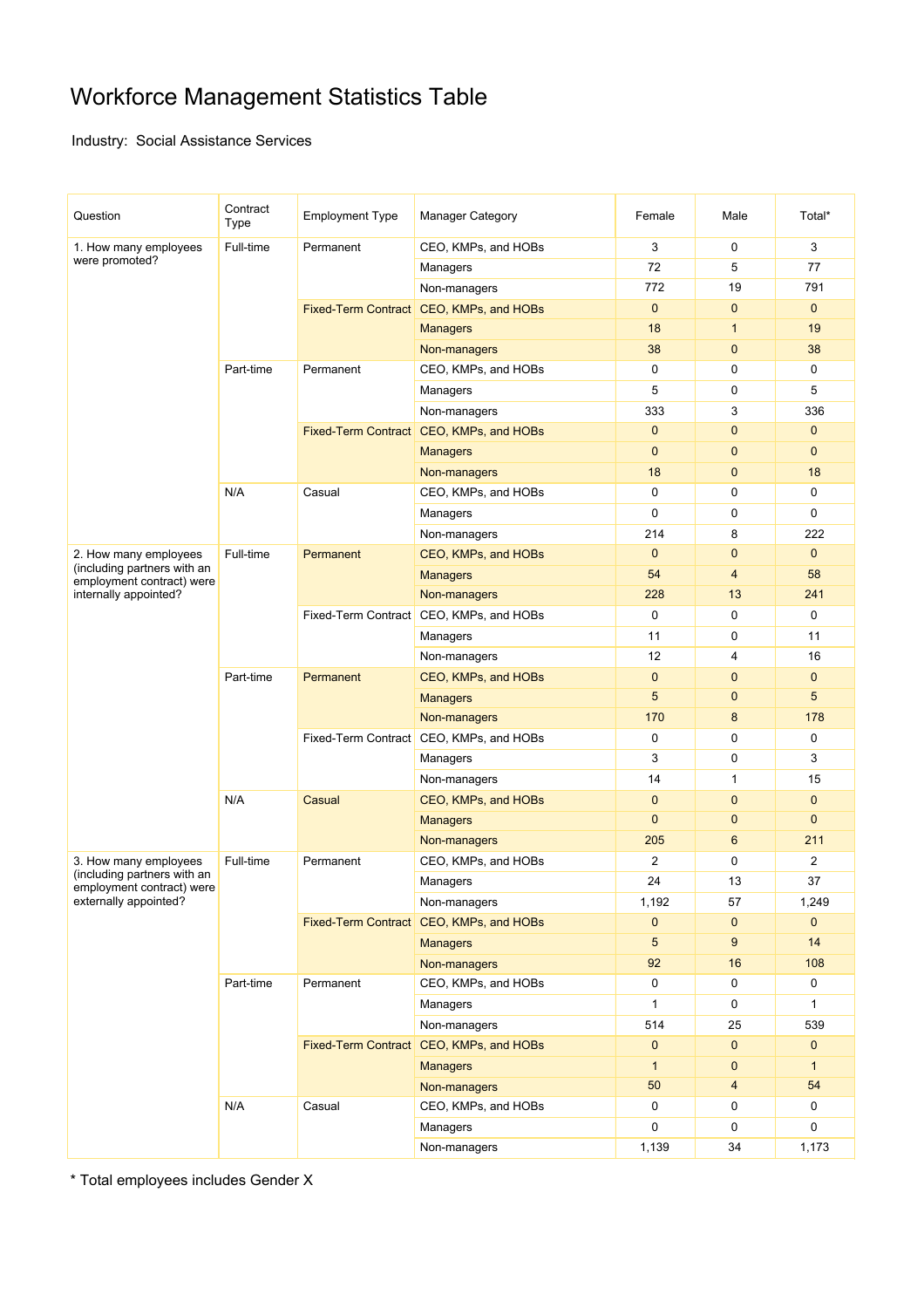### Workforce Management Statistics Table

Industry: Social Assistance Services

| Question                                                                                              | Contract<br>Type | <b>Employment Type</b> | Manager Category                        | Female           | Male           | Total*       |
|-------------------------------------------------------------------------------------------------------|------------------|------------------------|-----------------------------------------|------------------|----------------|--------------|
| 4. How many employees<br>(including partners with an<br>employment contract)<br>voluntarily resigned? | Full-time        | Permanent              | CEO, KMPs, and HOBs                     | $\boldsymbol{0}$ | 0              | 0            |
|                                                                                                       |                  |                        | Managers                                | 90               | 12             | 102          |
|                                                                                                       |                  |                        | Non-managers                            | 1,220            | 53             | 1,273        |
|                                                                                                       |                  |                        | Fixed-Term Contract CEO, KMPs, and HOBs | $\mathbf{0}$     | $\mathbf 0$    | 0            |
|                                                                                                       |                  |                        | <b>Managers</b>                         | $\overline{4}$   | $\mathbf{1}$   | 5            |
|                                                                                                       |                  |                        | Non-managers                            | 34               | 3              | 37           |
|                                                                                                       | Part-time        | Permanent              | CEO, KMPs, and HOBs                     | 0                | 0              | 0            |
|                                                                                                       |                  |                        | Managers                                | 8                | 0              | 8            |
|                                                                                                       |                  |                        | Non-managers                            | 825              | 28             | 853          |
|                                                                                                       |                  |                        | Fixed-Term Contract CEO, KMPs, and HOBs | $\mathbf{0}$     | $\mathbf{0}$   | 0            |
|                                                                                                       |                  |                        | <b>Managers</b>                         | $\mathbf{1}$     | $\mathbf 0$    | $\mathbf{1}$ |
|                                                                                                       |                  |                        | Non-managers                            | 29               | $\mathbf 0$    | 29           |
|                                                                                                       | N/A              | Casual                 | CEO, KMPs, and HOBs                     | $\mathbf 0$      | $\mathbf 0$    | 0            |
|                                                                                                       |                  |                        | Managers                                | $\mathbf{1}$     | 0              | $\mathbf{1}$ |
|                                                                                                       |                  |                        | Non-managers                            | 1,332            | 31             | 1,363        |
| 5. How many employees<br>have taken primary carer's                                                   | Full-time        | Permanent              | CEO, KMPs, and HOBs                     | $\mathbf{0}$     | $\mathbf 0$    | $\mathbf 0$  |
| parental leave (paid and/or<br>unpaid)?                                                               |                  |                        | <b>Managers</b>                         | 39               | $\mathbf{0}$   | 39           |
|                                                                                                       |                  |                        | Non-managers                            | 315              | 3              | 318          |
|                                                                                                       |                  |                        | Fixed-Term Contract CEO, KMPs, and HOBs | $\boldsymbol{0}$ | 0              | 0            |
|                                                                                                       |                  |                        | Managers                                | $\mathbf 0$      | 0              | 0            |
|                                                                                                       |                  |                        | Non-managers                            | 5                | 0              | 5            |
|                                                                                                       | Part-time        | Permanent              | CEO, KMPs, and HOBs                     | $\mathbf 0$      | $\pmb{0}$      | 0            |
|                                                                                                       |                  |                        | <b>Managers</b>                         | $\pmb{0}$        | $\pmb{0}$      | $\pmb{0}$    |
|                                                                                                       |                  |                        | Non-managers                            | 424              | $\overline{7}$ | 431          |
|                                                                                                       |                  |                        | Fixed-Term Contract CEO, KMPs, and HOBs | $\mathbf 0$      | $\mathbf 0$    | $\mathsf 0$  |
|                                                                                                       |                  |                        | Managers                                | $\mathbf{1}$     | $\pmb{0}$      | $\mathbf{1}$ |
|                                                                                                       |                  |                        | Non-managers                            | 8                | $\mathbf 0$    | 8            |
|                                                                                                       | N/A              | Casual                 | CEO, KMPs, and HOBs                     | $\pmb{0}$        | $\pmb{0}$      | $\pmb{0}$    |
|                                                                                                       |                  |                        | <b>Managers</b>                         | $\mathbf{1}$     | $\pmb{0}$      | $\mathbf{1}$ |
|                                                                                                       |                  |                        | Non-managers                            | 42               | $\pmb{0}$      | 42           |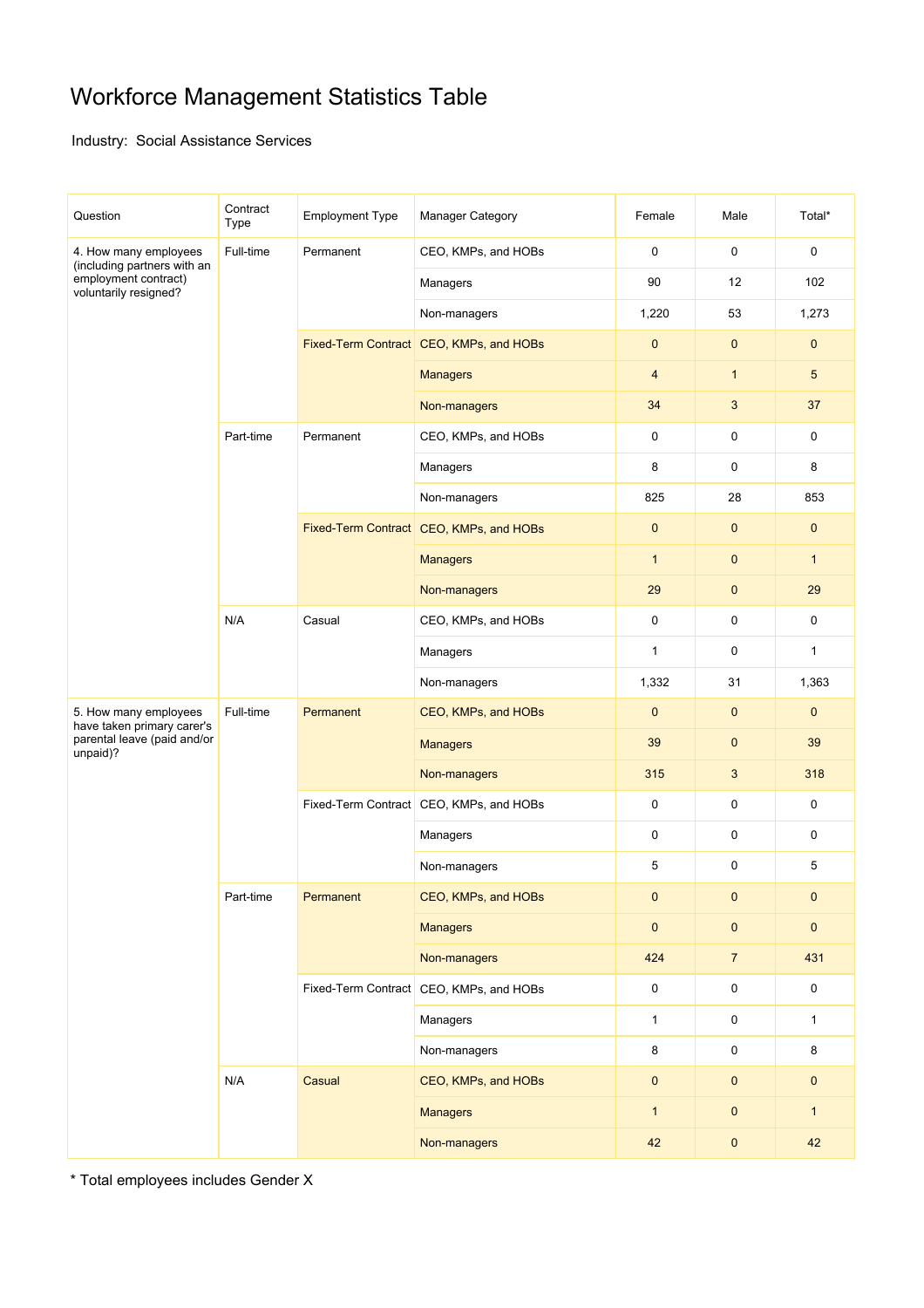### Workforce Management Statistics Table

Industry: Social Assistance Services

| Question                                                                                                                                     | Contract<br>Type       | <b>Employment Type</b> | Manager Category                        | Female         | Male        | Total*         |
|----------------------------------------------------------------------------------------------------------------------------------------------|------------------------|------------------------|-----------------------------------------|----------------|-------------|----------------|
| 7. How many employees<br>ceased employment before<br>returning to work from<br>parental leave, regardless<br>of when the leave<br>commenced? | Full-time              | Permanent              | CEO, KMPs, and HOBs                     | $\pmb{0}$      | $\pmb{0}$   | $\pmb{0}$      |
|                                                                                                                                              |                        |                        | Managers                                | 3              | $\pmb{0}$   | $\mathsf 3$    |
|                                                                                                                                              |                        |                        | Non-managers                            | 41             | $\pmb{0}$   | 41             |
|                                                                                                                                              |                        |                        | Fixed-Term Contract CEO, KMPs, and HOBs | $\pmb{0}$      | $\pmb{0}$   | $\pmb{0}$      |
|                                                                                                                                              |                        |                        | <b>Managers</b>                         | $\pmb{0}$      | $\pmb{0}$   | $\pmb{0}$      |
|                                                                                                                                              |                        |                        | Non-managers                            | $\pmb{0}$      | $\pmb{0}$   | $\pmb{0}$      |
|                                                                                                                                              | Part-time<br>Permanent |                        | CEO, KMPs, and HOBs                     | $\pmb{0}$      | $\pmb{0}$   | $\pmb{0}$      |
|                                                                                                                                              |                        |                        | Managers                                | $\pmb{0}$      | $\pmb{0}$   | $\pmb{0}$      |
|                                                                                                                                              |                        |                        | Non-managers                            | 53             | $\mathbf 0$ | 53             |
|                                                                                                                                              |                        |                        | Fixed-Term Contract CEO, KMPs, and HOBs | $\pmb{0}$      | $\pmb{0}$   | $\pmb{0}$      |
|                                                                                                                                              |                        |                        | <b>Managers</b>                         | $\pmb{0}$      | $\pmb{0}$   | $\pmb{0}$      |
|                                                                                                                                              |                        |                        | Non-managers                            | $\overline{2}$ | $\pmb{0}$   | $\overline{2}$ |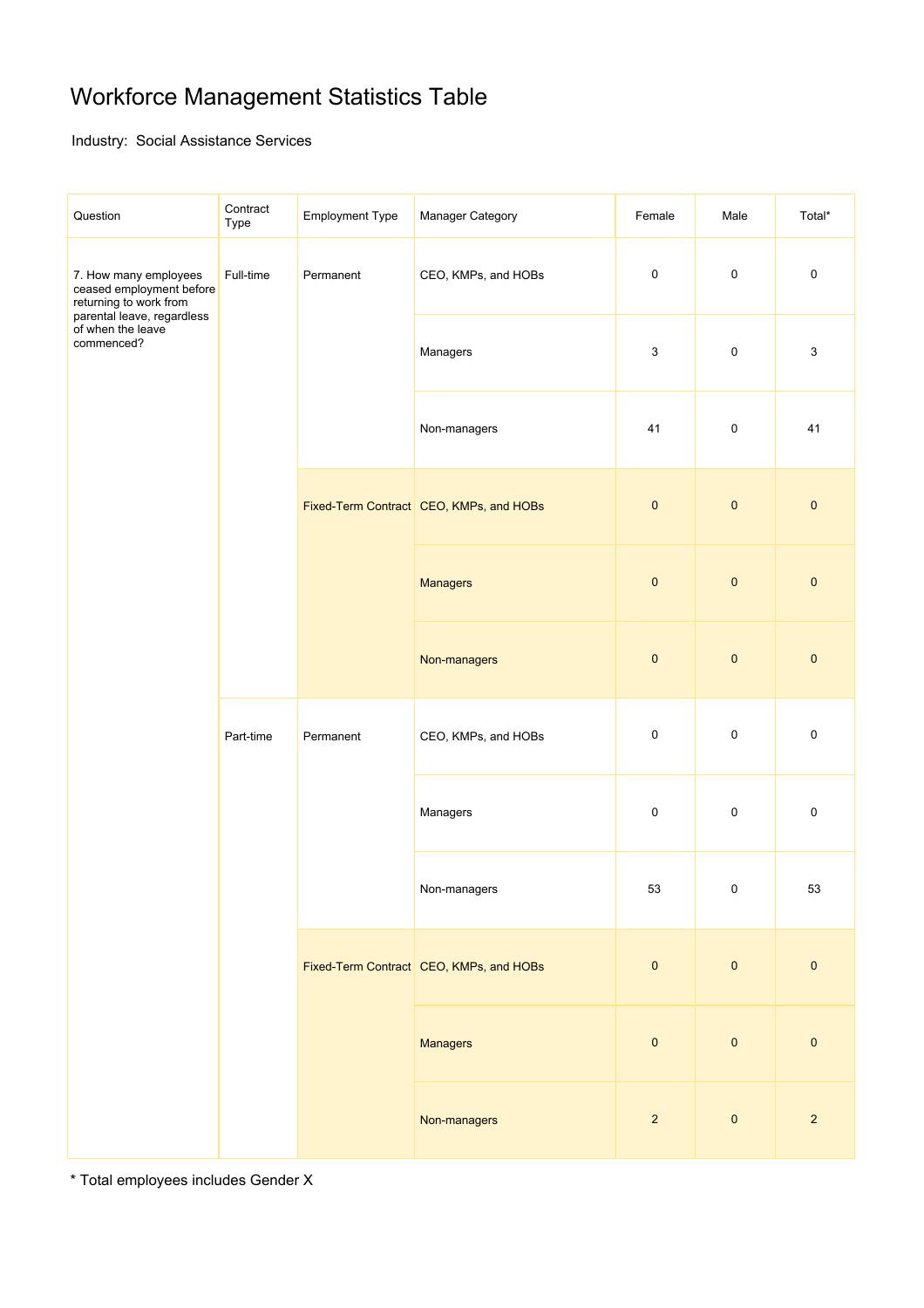### Workplace Profile Table

Industry: Social Assistance Services

|                                                  |                          | No. of employees |                           | Number of apprentices and<br>graduates (combined) | Total               |                |
|--------------------------------------------------|--------------------------|------------------|---------------------------|---------------------------------------------------|---------------------|----------------|
| Occupational category*                           | <b>Employment status</b> | F                | M                         | F                                                 | M                   | employees**    |
| Managers                                         | Full-time permanent      | 480              | 38                        | $\pmb{0}$                                         | $\pmb{0}$           | 518            |
|                                                  | Full-time contract       | 33               | 11                        | $\pmb{0}$                                         | $\pmb{0}$           | 44             |
|                                                  | Part-time permanent      | 38               | $\mathbf{1}$              | 0                                                 | $\pmb{0}$           | 39             |
|                                                  | Part-time contract       | 4                | $\pmb{0}$                 | $\mathbf 0$                                       | $\pmb{0}$           | $\overline{4}$ |
|                                                  | Casual                   | 1                | $\pmb{0}$                 | 0                                                 | $\pmb{0}$           | $\mathbf{1}$   |
| Professionals                                    | Full-time permanent      | 466              | 40                        | $\mathbf 0$                                       | $\pmb{0}$           | 506            |
|                                                  | Full-time contract       | 31               | 11                        | $\pmb{0}$                                         | $\pmb{0}$           | 42             |
|                                                  | Part-time permanent      | 130              | $\mathbf{1}$              | $\pmb{0}$                                         | $\pmb{0}$           | 131            |
|                                                  | Part-time contract       | $\overline{7}$   | $\pmb{0}$                 | $\pmb{0}$                                         | $\pmb{0}$           | $\overline{7}$ |
|                                                  | Casual                   | 39               | $\mathbf{1}$              | $\pmb{0}$                                         | $\pmb{0}$           | 40             |
| <b>Community And Personal</b><br>Service Workers | Full-time permanent      | 3,743            | 108                       | 0                                                 | 0                   | 3,851          |
|                                                  | Full-time contract       | 93               | $\mathbf{3}$              | $\mathbf 0$                                       | $\pmb{0}$           | 96             |
|                                                  | Part-time permanent      | 2,662            | 56                        | 0                                                 | 0                   | 2,718          |
|                                                  | Part-time contract       | 86               | $\overline{\mathbf{4}}$   | $\pmb{0}$                                         | $\pmb{0}$           | $90\,$         |
|                                                  | Casual                   | 1,757            | 47                        | $\pmb{0}$                                         | $\mathsf 0$         | 1,804          |
| <b>Clerical And Administrative</b><br>Workers    | Full-time permanent      | 36               | $\overline{\mathbf{4}}$   | $\pmb{0}$                                         | $\pmb{0}$           | 40             |
|                                                  | Full-time contract       | $30\,$           | $\ensuremath{\mathsf{3}}$ | $\pmb{0}$                                         | $\mathsf{O}\xspace$ | 33             |
|                                                  | Part-time permanent      | $\boldsymbol{9}$ | $\pmb{0}$                 | $\pmb{0}$                                         | $\pmb{0}$           | 9              |
|                                                  | Part-time contract       | $\sqrt{2}$       | $\overline{2}$            | $\pmb{0}$                                         | $\mathsf 0$         | 4              |
|                                                  | Casual                   | $\boldsymbol{7}$ | $\sqrt{2}$                | $\pmb{0}$                                         | $\pmb{0}$           | 9              |

\* Categorised using ANZSCO major group codes (this means Professionals who are also Managers are categorised as Professionals)